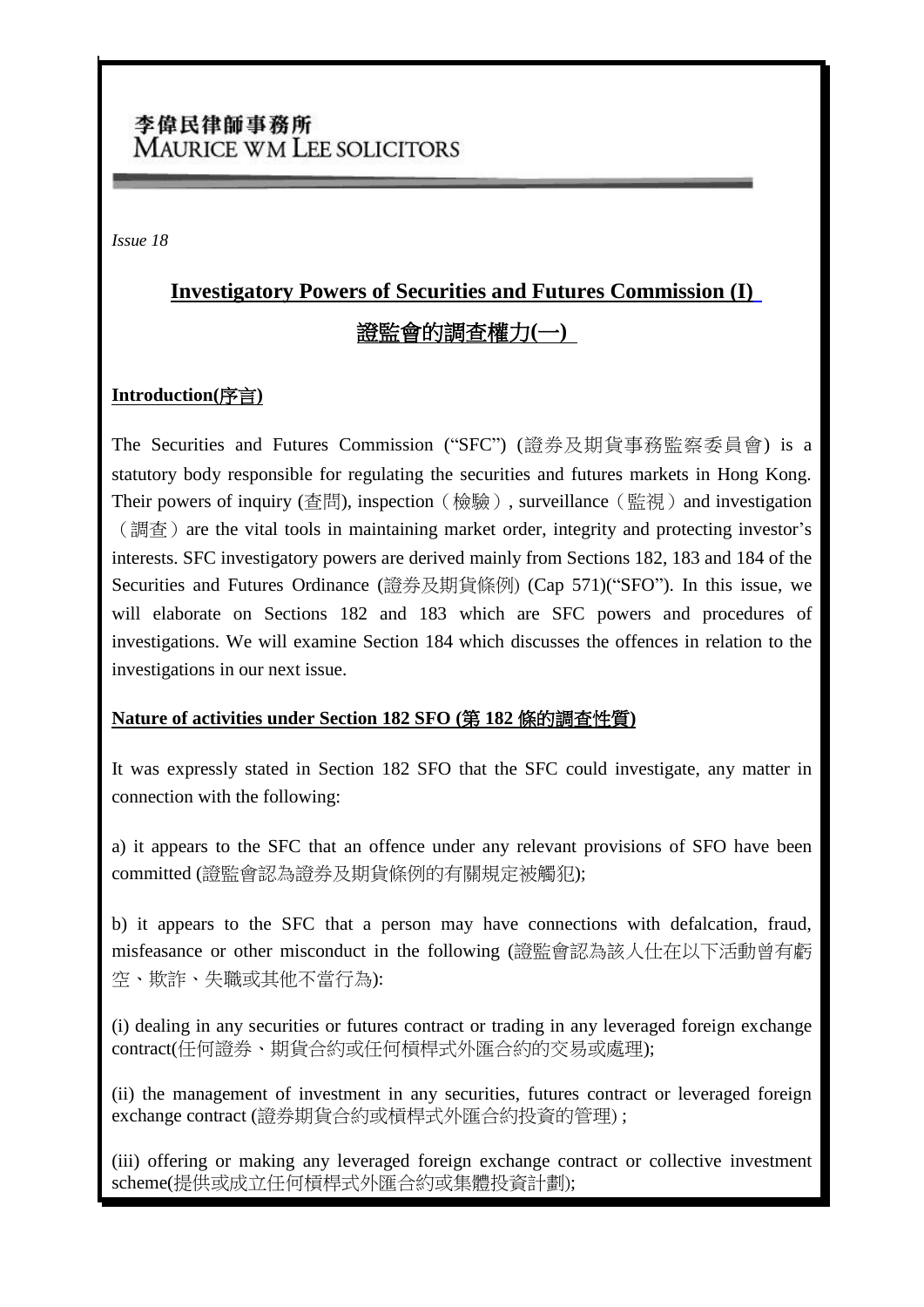(iv) giving advice in relation to allotment of securities, giving advice on acquiring or disposing or investing in any securities, future contract, leveraged foreign exchange contract and giving advice on an interest in any securities, future contract, leveraged foreign exchange contract and collective investment scheme (就配發證券、收購或處置或投資於證券、期貨 合約、槓桿式外匯合約、集體投資計劃或其有關利益提供意見);

(v) any securities margin financing transaction (任何涉及證券保證金融資的交易);

c) it appears to the SFC that a market misconduct has taken place (證監會認為市場失當行 為發生); (Under the SFO, there are six types of market misconduct: Insider Dealing, False Trading, Price Rigging, Disclosure of Information About Prohibited Transactions, Disclosure of False or Misleading Information Inducing Transactions and Stock Market Manipulation);

d) it appears to the SFC that the above b)(i) to (v) is not in the public interest  $(\& \pm(b)(i) \cong$ (v)提及活動不合乎公眾利益);

e) (i) the SFC has reason to inquire whether a licensed person or a registered institution was at any time guilty of misconduct or is not a fit and proper person and consider whether to exercise its disciplinary power accordingly(證監會認為屬下持牌人或註冊機構曾犯失當行 為或不適宜再繼續持牌或註冊); and

(ii) for the purpose to assist the Hong Kong Monetary Authority ("HKMA") and considering whether to exercise its power against any relevant individual or executive officer of a registered institution, the SFC has reason to inquire whether they are not or have ceased to be a fit an proper person (協助金管局執行所管轄金融機構或人員之失當行為調查).

f) it appears to the SFC that the conditions for issue of advertisements, invitations or documents or those to authorize a collective investment schemes under sections 104, 105 are not met (證監會認為投資廣告、邀約或集體投資計劃的內容未符合規定); and

g) where the SFC decides to provide assistance to regulators outside Hong Kong of which the nature of the intended investigation is similar to (a) to (f) (證監會決定就類似上述(a)至(f)的 事情,協助海外監管機構進行調查).

### **Steps of investigation(**證監會調查步驟**)**

Section 183 SFO provides the details for the conduct of an investigation. The following are briefly the procedures for an investigation:

- 1) The SFC has reasonable cause to believe that a person ("the person") is likely to contain information relevant to an investigation under Section 182 of the SFO;
- 2) the SFC will appoint an investigator;
- 3) that person will be served with a Notice ("the Notice") under Section 183 which is usually accompanied by a covering letter from the SFC setting out the particulars of their enquiry;